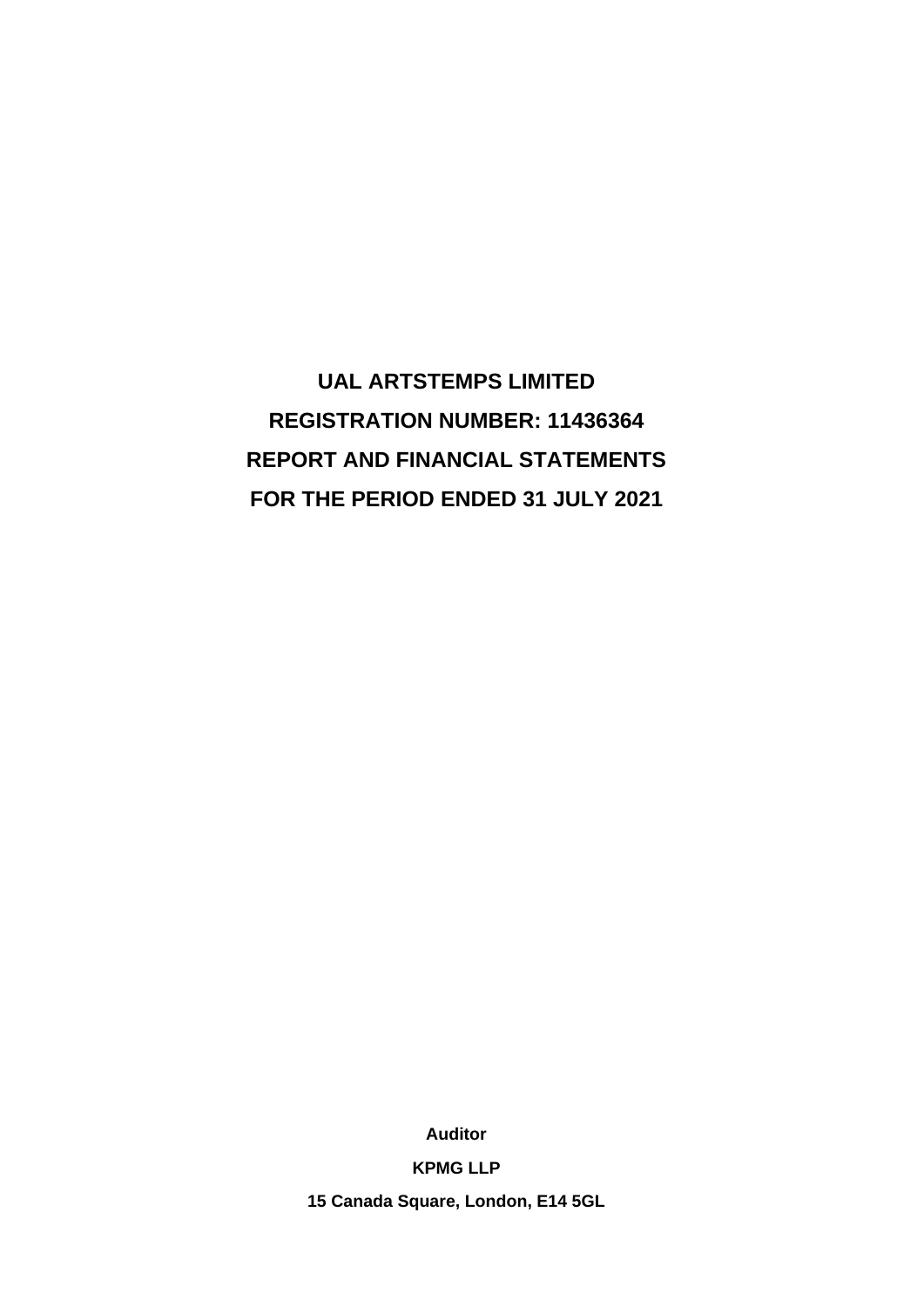# (COMPANY REGISTRATION NUMBER: 11436364)

# FINANCIAL STATEMENTS FOR THE PERIOD ENDED 31 JULY 2021

# **CONTENTS**

| INDEPENDENT AUDITOR'S REPORT TO THE MEMBERS OF UAL ARTSTEMPS LIMITED 5 |  |
|------------------------------------------------------------------------|--|
|                                                                        |  |
|                                                                        |  |
|                                                                        |  |
|                                                                        |  |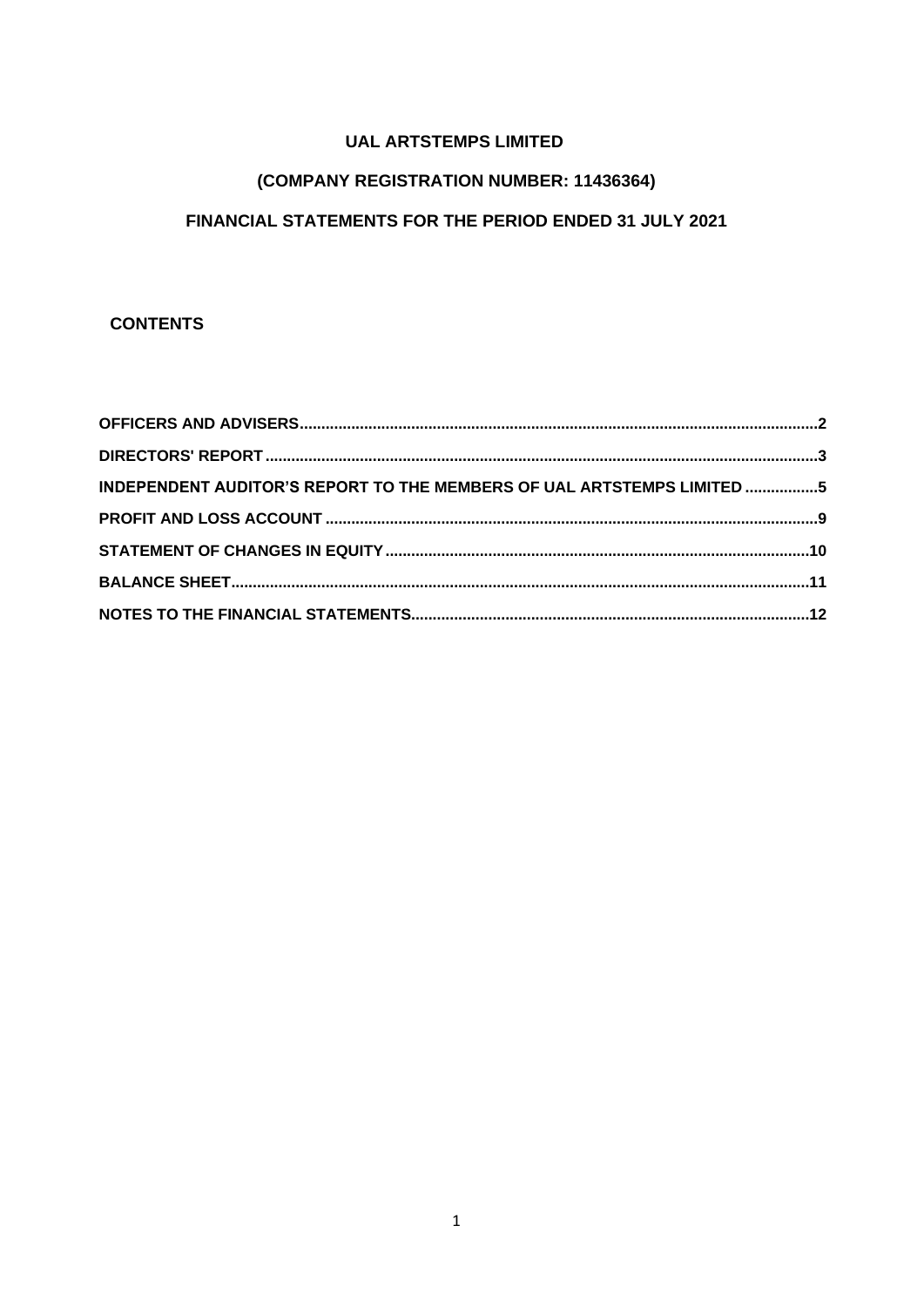### **OFFICERS AND ADVISERS**

#### **Chairman:**

Sir Nigel Carrington (resigned on 31 March 2021) James Purnell (appointed on 1 April 2021)

### **Secretary:**

Zioge Smith (resigned on 18 November 2021) Jessica Vine (appointed on 18 November 2021)

### **Directors:**

Professor Veronica Brown (appointed on 18 March 2021) Heather Francis Mairead Kelly (appointed on 18 August 2021 and resigned on 18 November 2021) David Mba (appointed on 18 November 2021) Danielle Salvadori (resigned on 13 August 2021)

# **Registered Office**

272 High Holborn London WC1V 7EY

# **Auditor**

KPMG LLP Chartered Accountants 15 Canada Square London E14 5GL

#### **Banker**

Lloyds TSB Bank plc 39 Threadneedle Street London EC2R 8AU

#### **Insurer**

UM Association Limited and Hasilwood Management Services Limited 5 St Helen's Place London EC3A 6AB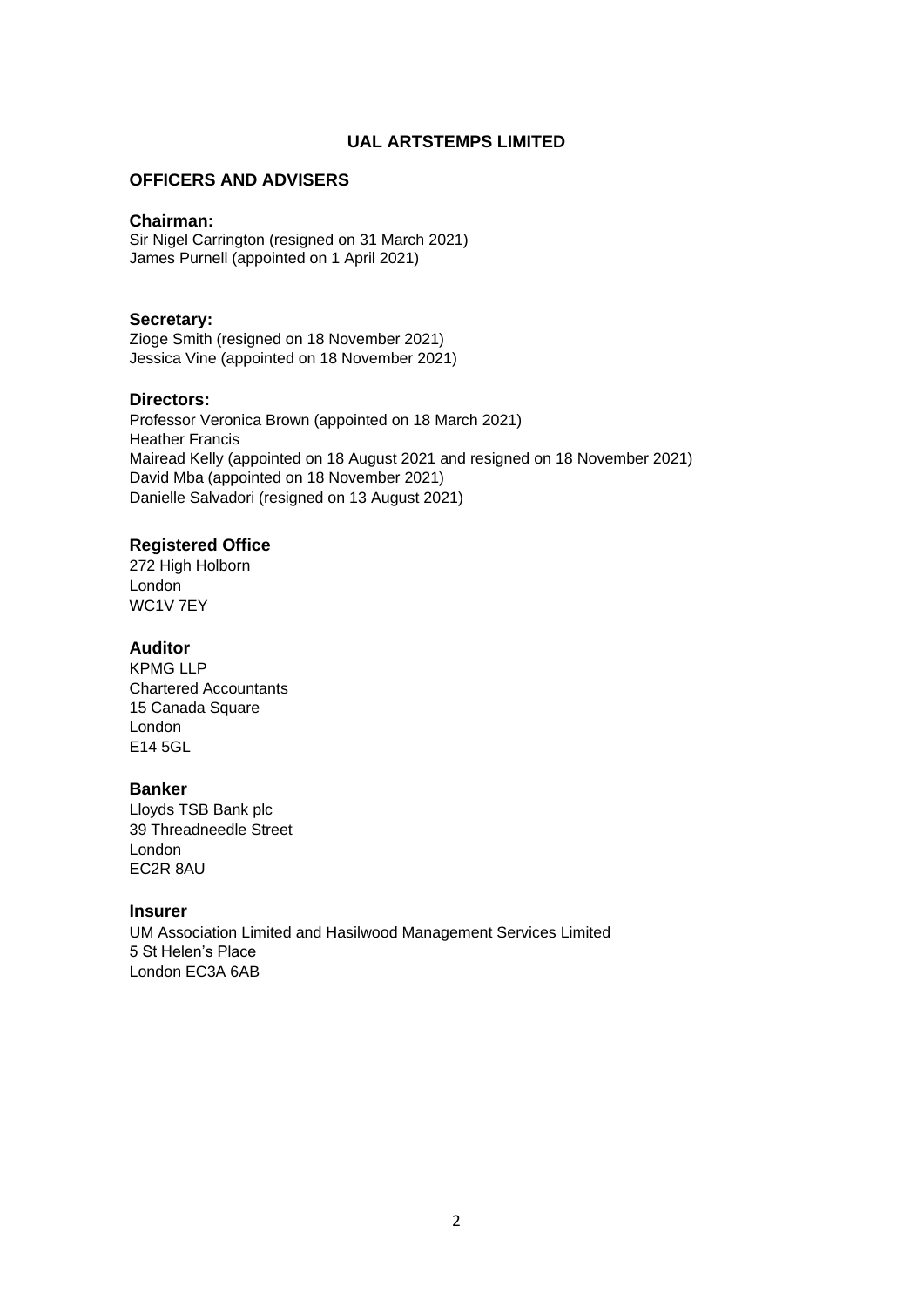### **DIRECTORS' REPORT**

The directors present their report and financial statements for the period ended 31 July 2021.

# **Business Review**

The company commenced trading on the 6 April 2021. UAL ArtsTemps Limited provides recruitment agency services to employers and businesses in both the creative industries and non-creative sectors, with the aim of offering employment opportunities to students and graduates of UAL that expands knowledge and skills to enhance their career prospects.

The company is pleased to report a profit after tax of £22,150 for the period ended 31 July 2021. The company will continue to develop and grow its trading activities during the coming year. The directors would like to acknowledge the efforts made by staff during the first year of trading.

The detailed results of the company are set out below.

| <b>Turnover</b><br>£ | 2021<br><b>Profit</b><br>£ |
|----------------------|----------------------------|
| 2,237,163            | 22,150                     |

# **STATEMENT OF DIRECTORS' RESPONSIBILITIES IN RESPECT OF THE DIRECTORS' REPORT AND THE FINANCIAL STATEMENTS**

The directors are responsible for preparing the Directors' Report and the financial statements in accordance with applicable law and regulations.

Company law requires the directors to prepare financial statements for each financial year. Under that law they have elected to prepare the financial statements in accordance with UK accounting standards and applicable law (UK Generally Accepted Accounting Practice), including FRS 102, the Financial Reporting Standard applicable in the UK and Republic of Ireland.

Under company law the directors must not approve the financial statements unless they are satisfied that they give a true and fair view of the state of affairs of the company and of the profit or loss of the company for that period. In preparing these financial statements, the directors are required to:

- select suitable accounting policies and then apply them consistently;
- make judgements and estimates that are reasonable and prudent;
- assess the company's ability to continue as a going concern, disclosing, as applicable, matters related to going concern; and
- use the going concern basis of accounting unless they either intend to liquidate the company or to cease operations, or have no realistic alternative but to do so.

The directors are responsible for keeping adequate accounting records that are sufficient to show and explain the company's transactions and disclose with reasonable accuracy at any time the financial position of the company and enable them to ensure that the financial statements comply with the Companies Act 2006. They are responsible for such internal control as they determine is necessary to enable the preparation of financial statements that are free from material misstatement, whether due to fraud or error, and have general responsibility for taking such steps as are reasonably open to them to safeguard the assets of the company and to prevent and detect fraud and other irregularities.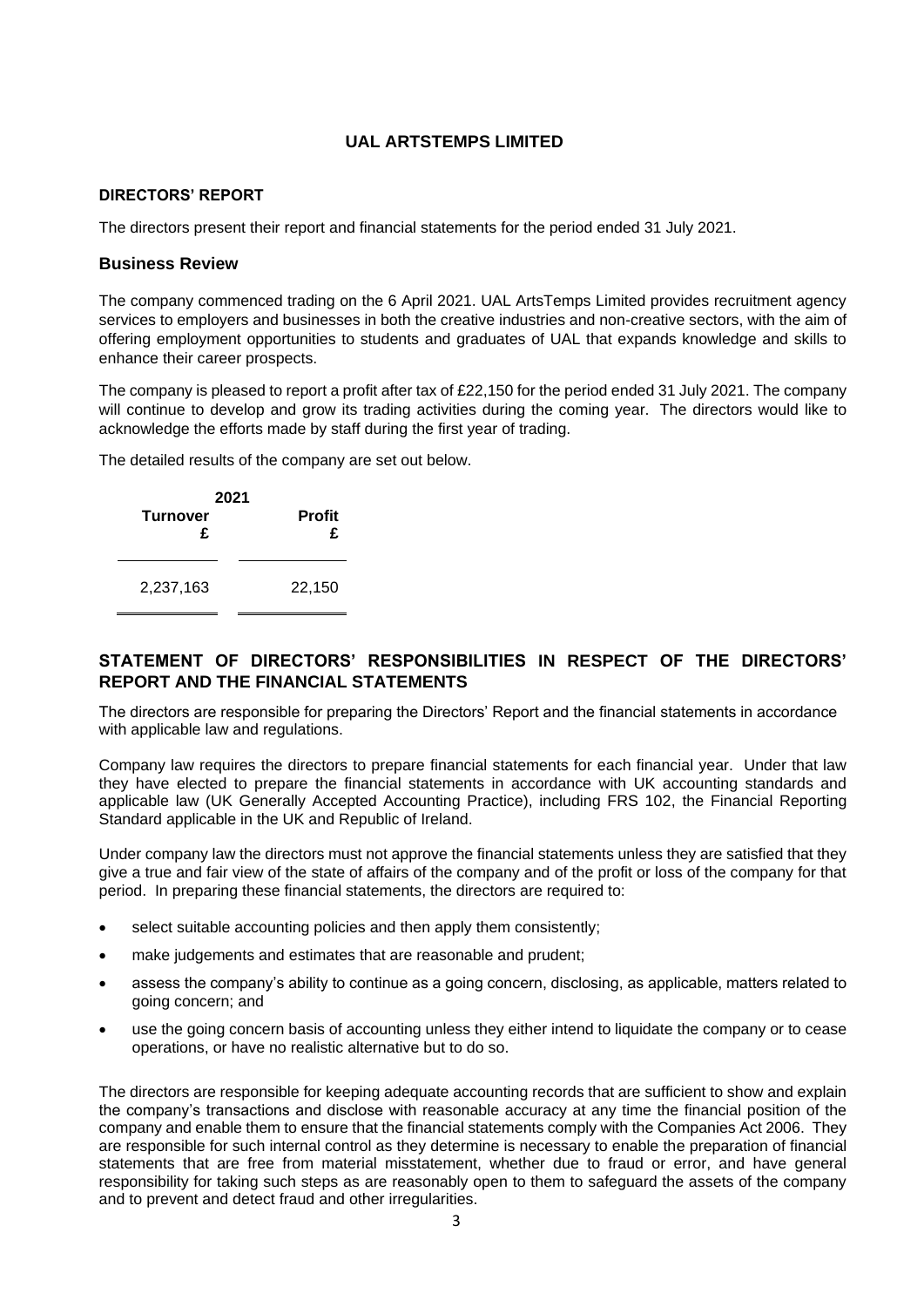The directors are responsible for the maintenance and integrity of the corporate and financial information included on the company's website. Legislation in the UK governing the preparation and dissemination of financial statements may differ from legislation in other jurisdictions.

#### **Disclosure of information to auditors**

The directors who held office at the date of approval of this directors' report confirm that, so far as they are each aware, there is no relevant audit information of which the company's auditors are unaware; and each director has taken all the steps that they ought to have taken as a director to make themselves aware of any relevant audit information and to establish that the company's auditors are aware of that information.

### **Principal Activity**

UAL ArtsTemps Limited is a trading subsidiary of the University of the Arts London providing employment opportunities to UAL students and graduates primarily in the University as well as in both the creative and noncreative sectors.

#### **Dividend**

The directors do not recommend payment of a dividend.

### **External Auditor**

Pursuant to Section 487 of Companies Act 2006, the auditor will be deemed to be reappointed and KPMG LLP will therefore continue in office.

#### **Directors**

The directors of the company during the year are as set out on page 2. The directors held no interests in the Company during the year.

#### **Small Company Special Provisions**

The Directors have taken advantage of the small companies' exemption in preparing the directors' report.

By order of the Board

Jessica Vine Company Secretary 18 November 2021

272 High Holborn London WC1V 7EY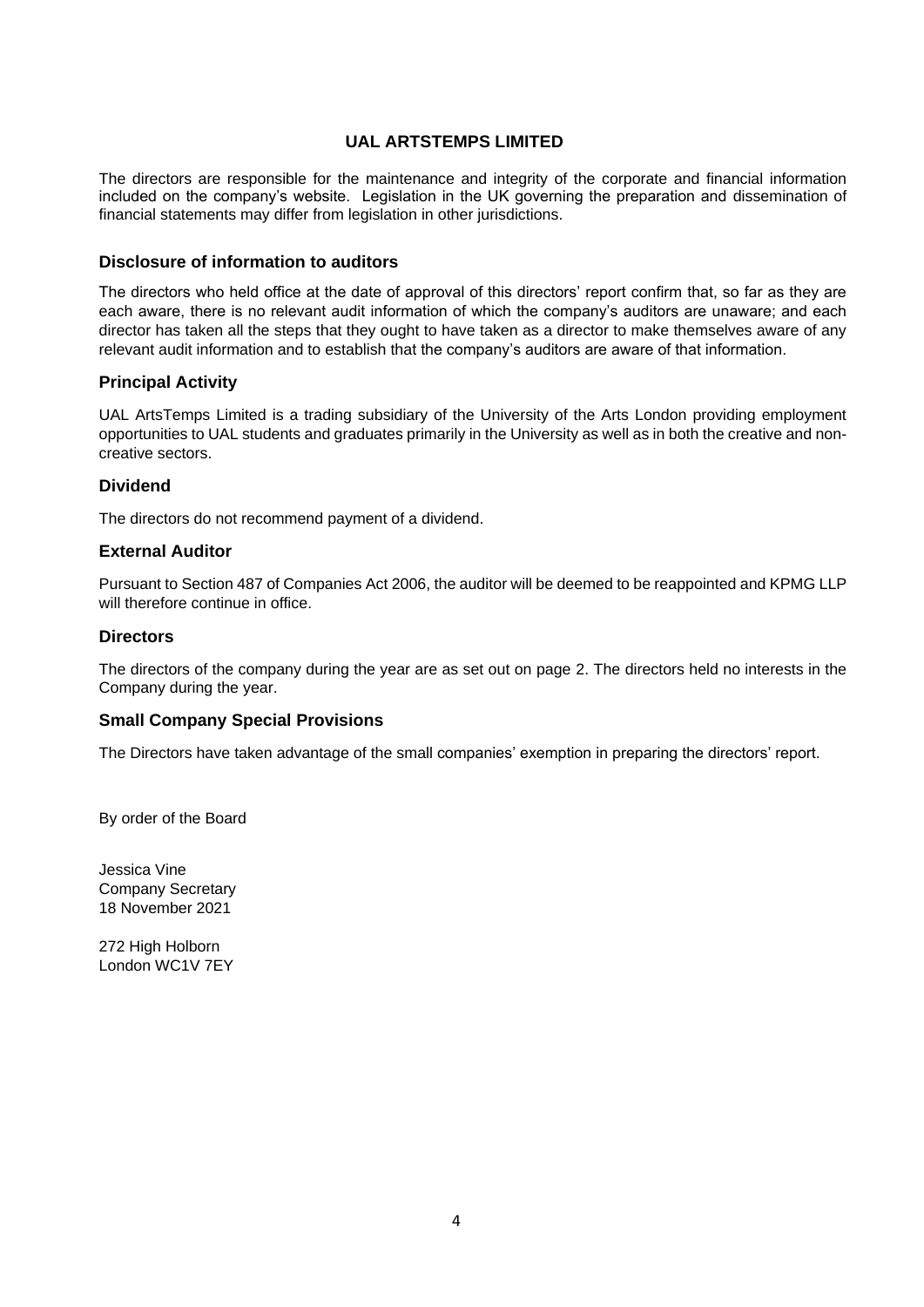# **INDEPENDENT AUDITOR'S REPORT TO THE MEMBERS OF UAL ARTSTEMPS LIMITED**

#### **Opinion**

We have audited the financial statements of UAL Arts Temp Limited ("the company") for the period ended 31 July 2021, which comprise the Profit and Loss Account, the Statement of Changes in Equity, and the Balance Sheet and related notes, including the [accounting policies in note 1.

In our opinion the financial statements:

- give a true and fair view of the state of the company's affairs as at 31 July 2021 and of its profit for the period then ended;
- have been properly prepared in accordance with UK accounting standards applicable to smaller entities, including Section 1A of FRS 102 The Financial Reporting Standard applicable in the UK and Republic of Ireland; and
- have been prepared in accordance with the requirements of the Companies Act 2006.

#### **Basis for opinion**

We conducted our audit in accordance with International Standards on Auditing (UK) ("ISAs (UK)") and applicable law. Our responsibilities are described below. We have fulfilled our ethical responsibilities under, and are independent of the company in accordance with, UK ethical requirements including the FRC Ethical Standard. We believe that the audit evidence we have obtained is a sufficient and appropriate basis for our opinion.

#### **Going concern**

The directors have prepared the financial statements on the going concern basis as they do not intend to liquidate the company or to cease its operations, and as they have concluded that the company's financial position means that this is realistic. They have also concluded that there are no material uncertainties that could have cast significant doubt over its ability to continue as a going concern for at least a year from the date of approval of the financial statements ("the going concern period").

In our evaluation of the directors' conclusions, we considered the inherent risks to the company's business model and analysed how those risks might affect the company's financial resources or ability to continue operations over the going concern period.

Our conclusions based on this work:

- we consider that the directors' use of the going concern basis of accounting in the preparation of the financial statements is appropriate;
- we have not identified, and concur with the directors' assessment that there is not, a material uncertainty related to events or conditions that, individually or collectively, may cast significant doubt on the company's ability to continue as a going concern for the going concern period.

However, as we cannot predict all future events or conditions and as subsequent events may result in outcomes that are inconsistent with judgements that were reasonable at the time they were made, the above conclusions are not a guarantee that the company will continue in operation.

#### **Fraud and breaches of laws and regulations – ability to detect**

#### *Identifying and responding to risks of material misstatement due to fraud*

To identify risks of material misstatement due to fraud ("fraud risks") we assessed events or conditions that could indicate an incentive or pressure to commit fraud or provide an opportunity to commit fraud. Our risk assessment procedures included:

• Enquiring of Directors, the audit committee of the Ultimate Parent entity and the internal audit function of the Ultimate Parent entity, as to the Group's high-level policies and procedures to prevent and detect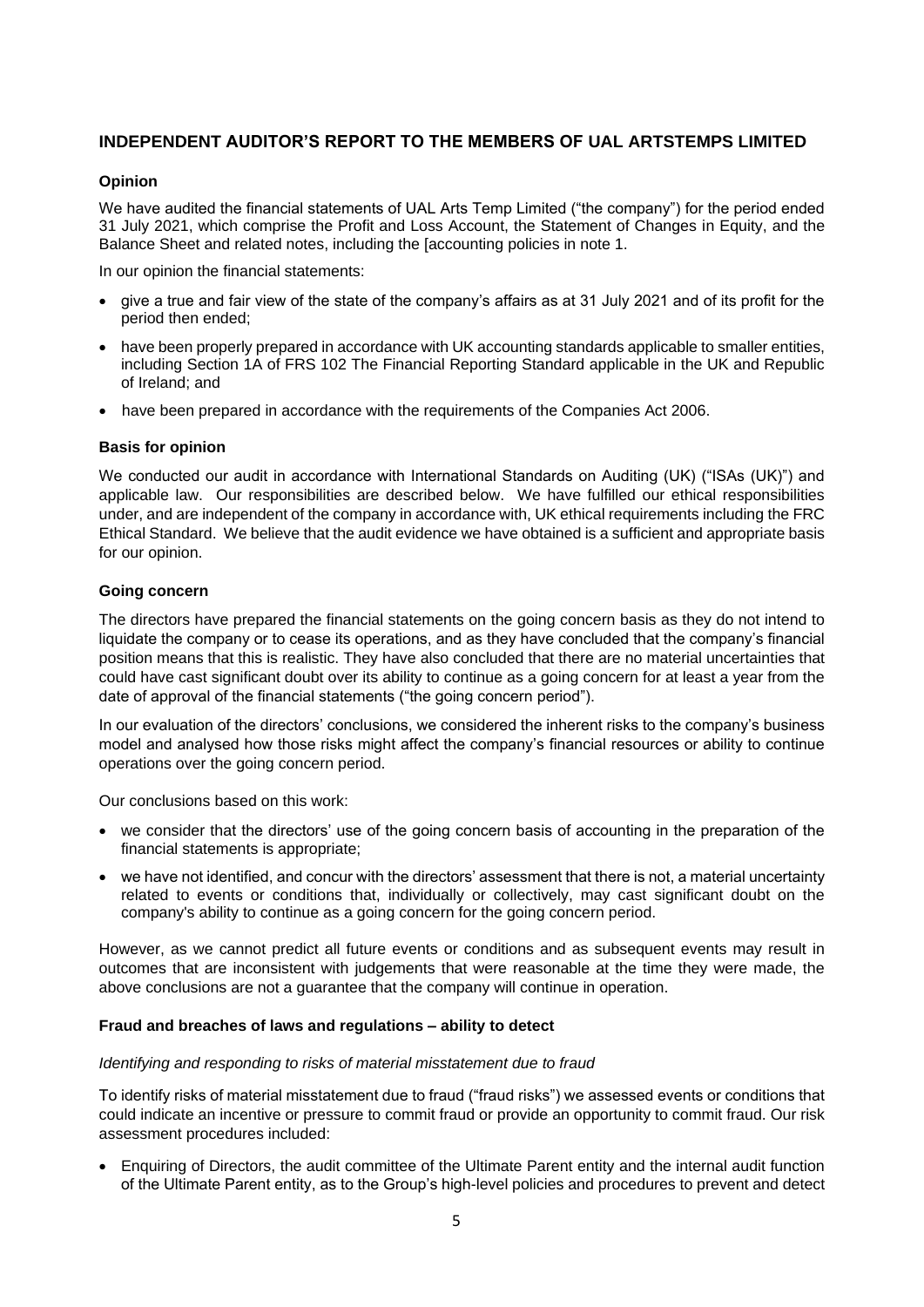# **INDEPENDENT AUDITOR'S REPORT TO THE MEMBERS OF UAL ARTSTEMPS LIMITED (CONTINUED)**

- fraud, including the Group's channel for "whistleblowing", as well as whether they have knowledge of any actual, suspected or alleged fraud.
- Reading Board of Directors meetings minutes.
- Using analytical procedures to identify any unusual or unexpected relationships.

We communicated identified fraud risks throughout the audit team and remained alert to any indications of fraud throughout the audit.

As required by auditing standards, we perform procedures to address the risk of management override of controls and the risk of fraudulent revenue recognition, in particular the risk that revenue is recorded in the wrong financial period and the risk that management may be in a position to make inappropriate accounting entries.

We did not identify any additional fraud risks.

We performed procedures including:

- Identifying journal entries to test based on risk criteria and comparing the identified entries to supporting documentation. These included those posted to unusual account combinations and other unusual journal characteristics.
- Reconciled income recorded in the financial year through to cash receipts.
- Tested a sample of year end income adjustments, including accrued income adjustments, to ensure income balances were recognised in the correct financial year.

*Identifying and responding to risks of material misstatement due to non-compliance with laws and regulations*

We identified areas of laws and regulations that could reasonably be expected to have a material effect on the financial statements from our general commercial and sector experience, and through discussion with directors (as required by auditing standards), and discussed with the directors the policies and procedures regarding compliance with laws and regulations.

We communicated identified laws and regulations throughout our team and remained alert to any indications of non-compliance throughout the audit.

The potential effect of these laws and regulations on the financial statements varies considerably. Firstly, the company is subject to laws and regulations that directly affect the financial statements including financial reporting legislation, taxation legislation and pensions legislation and we assessed the extent of compliance with these laws and regulations as part of our procedures on the related financial statement items.

Secondly, the company is subject to many other laws and regulations where the consequences of noncompliance could have a material effect on amounts or disclosures in the financial statements, for instance through the imposition of fines or litigation. We identified the following areas as those most likely to have such an effect: GDPR compliance, health and safety, anti-bribery and employment law, recognising the nature of the company's activities. Auditing standards limit the required audit procedures to identify noncompliance with these laws and regulations to enquiry of the directors and inspection of regulatory and legal correspondence, if any. Therefore if a breach of operational regulations is not disclosed to us or evident from relevant correspondence, an audit will not detect that breach.

#### *Context of the ability of the audit to detect fraud or breaches of law or regulation*

Owing to the inherent limitations of an audit, there is an unavoidable risk that we may not have detected some material misstatements in the financial statements, even though we have properly planned and performed our audit in accordance with auditing standards. For example, the further removed noncompliance with laws and regulations is from the events and transactions reflected in the financial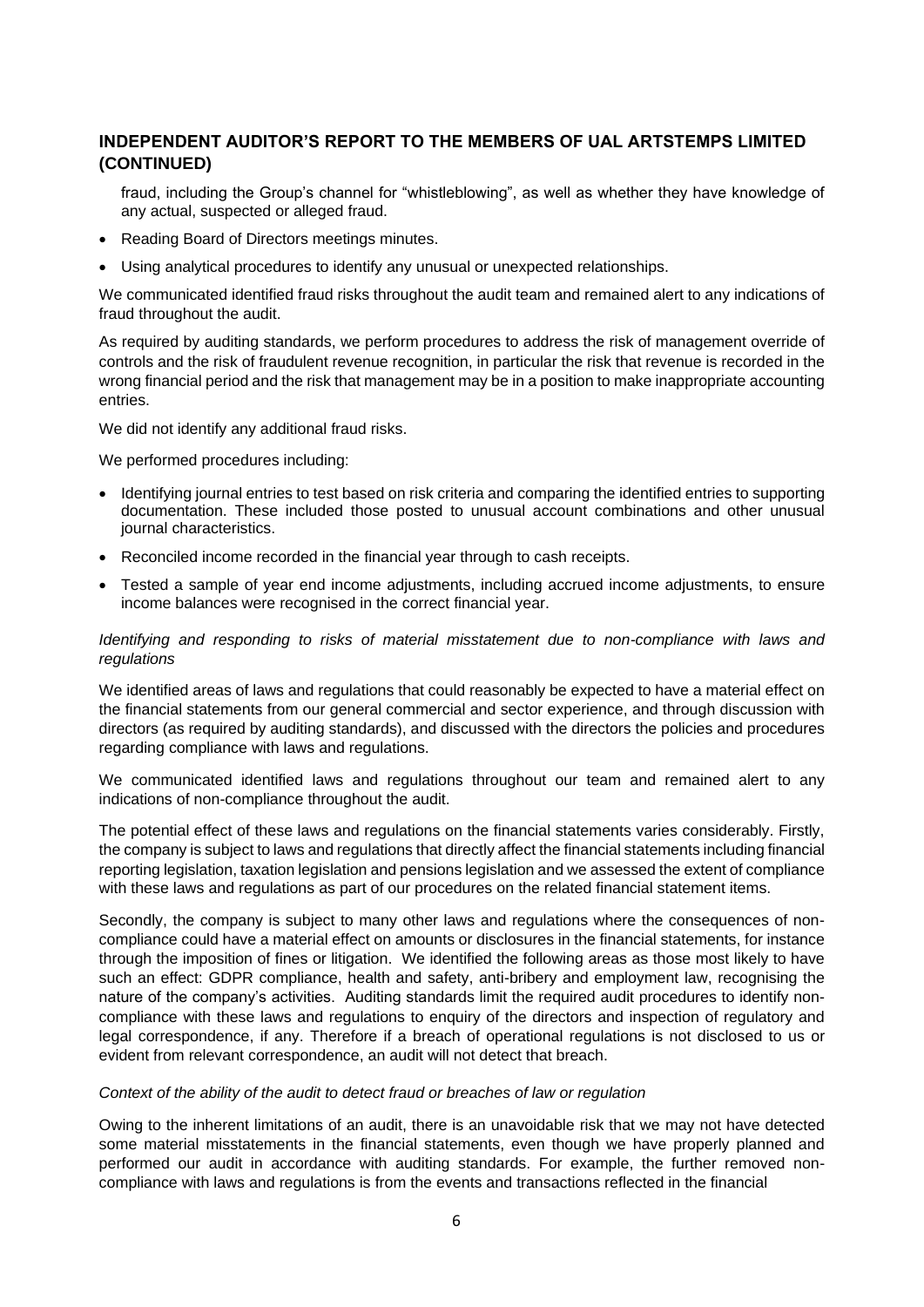# **INDEPENDENT AUDITOR'S REPORT TO THE MEMBERS OF UAL ARTSTEMPS LIMITED (CONTINUED)**

statements, the less likely the inherently limited procedures required by auditing standards would identify it.

In addition, as with any audit, there remained a higher risk of non-detection of fraud, as these may involve collusion, forgery, intentional omissions, misrepresentations, or the override of internal controls. Our audit procedures are designed to detect material misstatement. We are not responsible for preventing noncompliance or fraud and cannot be expected to detect non-compliance with all laws and regulations.

#### **Directors' report**

The directors are responsible for the directors' report. Our opinion on the financial statements does not cover that report and we do not express an audit opinion thereon.

Our responsibility is to read the directors' report and, in doing so, consider whether, based on our financial statements audit work, the information therein is materially misstated or inconsistent with the financial statements or our audit knowledge. Based solely on that work:

- we have not identified material misstatements in the directors' report;
- in our opinion the information given in that report for the financial period is consistent with the financial statements; and
- in our opinion that report has been prepared in accordance with the Companies Act 2006.

#### **Matters on which we are required to report by exception**

Under the Companies Act 2006 we are required to report to you if, in our opinion:

- adequate accounting records have not been kept, or returns adequate for our audit have not been received from branches not visited by us; or
- the financial statements are not in agreement with the accounting records and returns; or
- certain disclosures of directors' remuneration specified by law are not made; or
- we have not received all the information and explanations we require for our audit; or
- the directors were not entitled to prepare the financial statements in accordance with the small companies regime, take advantage of the small companies exemption in preparing the directors' report and take advantage of the small companies exemption from the requirement to prepare a strategic report.

We have nothing to report in these respects.

#### **Directors' responsibilities**

As explained more fully in their statement set out on page 3, the directors are responsible for: the preparation of the financial statements and for being satisfied that they give a true and fair view; such internal control as they determine is necessary to enable the preparation of financial statements that are free from material misstatement, whether due to fraud or error; assessing the company's ability to continue as a going concern, disclosing, as applicable, matters related to going concern; and using the going concern basis of accounting unless they either intend to liquidate the company or to cease operations, or have no realistic alternative but to do so.

#### **Auditor's responsibilities**

Our objectives are to obtain reasonable assurance about whether the financial statements as a whole are free from material misstatement, whether due to fraud or error, and to issue our opinion in an auditor's report. Reasonable assurance is a high level of assurance, but does not guarantee that an audit conducted in accordance with ISAs (UK) will always detect a material misstatement when it exists. Misstatements can arise from fraud or error and are considered material if, individually or in aggregate, they could reasonably be expected to influence the economic decisions of users taken on the basis of the financial statements.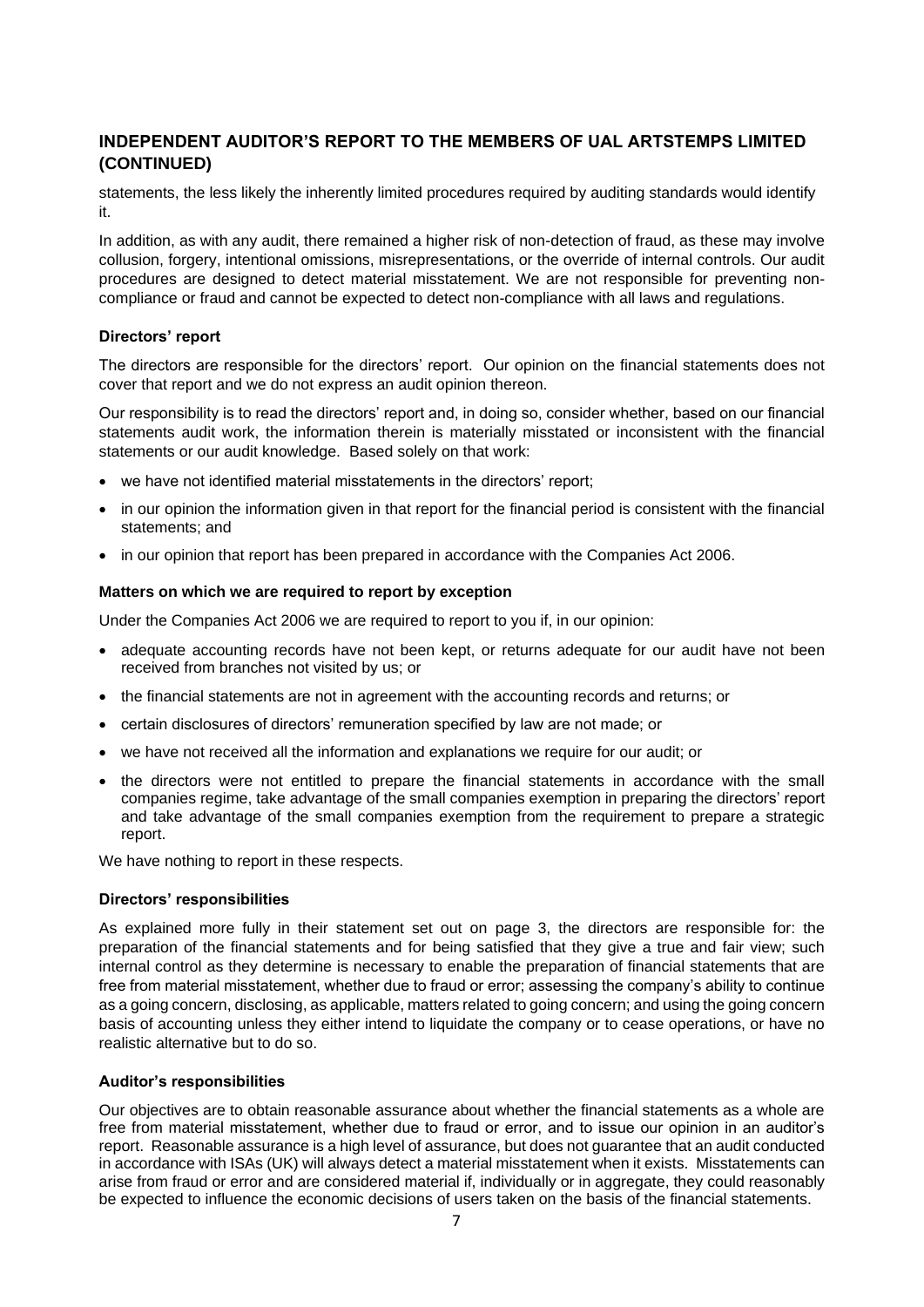# **INDEPENDENT AUDITOR'S REPORT TO THE MEMBERS OF UAL ARTSTEMPS LIMITED (CONTINUED)**

A fuller description of our responsibilities is provided on the FRC's website at [www.frc.org.uk/auditorsresponsibilities.](http://www.frc.org.uk/auditorsresponsibilities)

#### **The purpose of our audit work and to whom we owe our responsibilities**

This report is made solely to the company's members, as a body, in accordance with Chapter 3 of Part 16 of the Companies Act 2006. Our audit work has been undertaken so that we might state to the company's members those matters we are required to state to them in an auditor's report and for no other purpose. To the fullest extent permitted by law, we do not accept or assume responsibility to anyone other than the company and the company's members, as a body, for our audit work, for this report, or for the opinions we have formed.

**Fleur Nieboer (Senior Statutory Auditor) for and on behalf of KPMG LLP, Statutory Auditor**  *Chartered Accountants*  15 Canada Square London E14 5GL 01 December 2021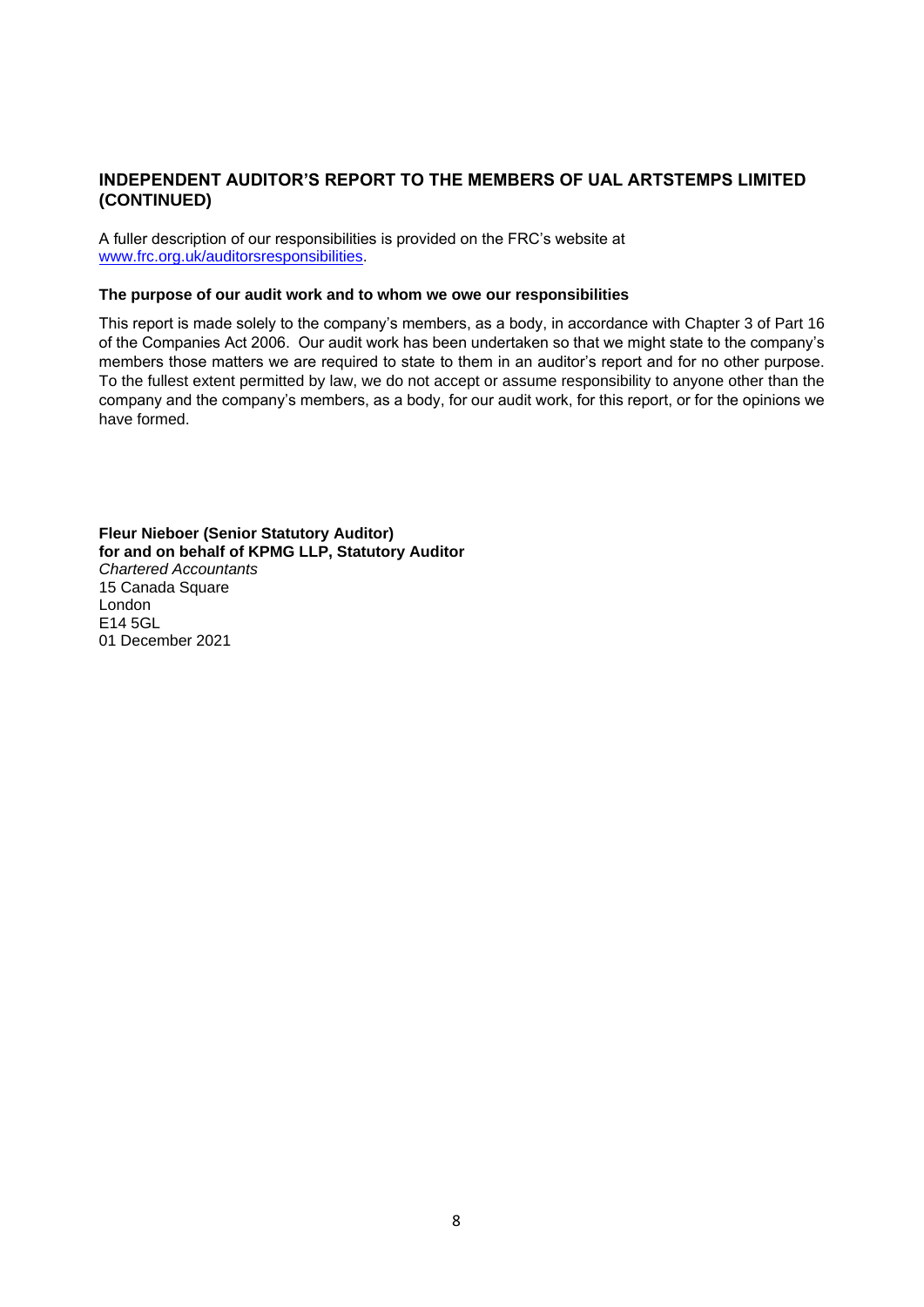# **UAL ARTSTEMPS LIMITED PROFIT AND LOSS ACCOUNT FOR THE PERIOD ENDED 31 JULY 2021**

|                               |                         | 2021        |
|-------------------------------|-------------------------|-------------|
|                               | <b>Notes</b>            | £           |
| <b>Turnover</b>               | 1(d)                    | 2,237,163   |
| Cost of sales                 |                         | (1,978,795) |
| <b>Gross profit</b>           |                         | 258,368     |
| Administration expenses       |                         | (230, 521)  |
| Profit on ordinary activities | $\overline{2}$          | 27,847      |
| Interest payable              | $\overline{\mathbf{4}}$ | (501)       |
| <b>Profit before taxation</b> |                         | 27,346      |
| Taxation charge               | $\,6$                   | (5, 196)    |
| Profit after tax              |                         | 22,150      |

The accompanying notes form part of these financial statements.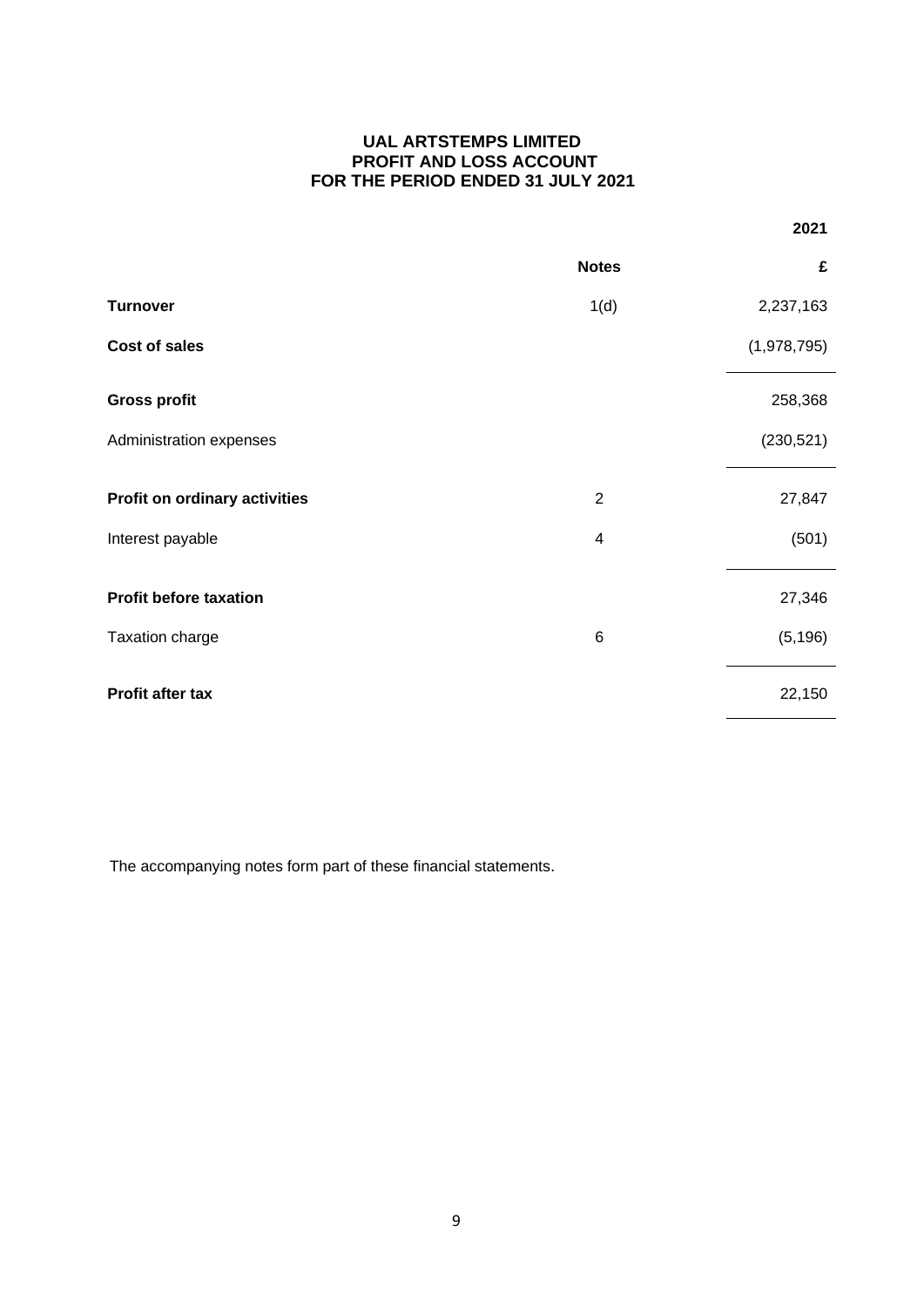# **UAL ARTSTEMPS LIMITED STATEMENT OF CHANGES IN EQUITY FOR THE PERIOD ENDED 31 JULY 2021**

|                                 | <b>Called</b><br>up<br><b>Share</b><br>capital<br>£ | <b>Profit and</b><br>loss<br>account<br>£ | <b>Total</b><br>£ |
|---------------------------------|-----------------------------------------------------|-------------------------------------------|-------------------|
| <b>Balance at incorporation</b> | 100                                                 | ٠                                         | 100               |
| Profit for the year             | ۰                                                   | 22,150                                    | 22,150            |
| Balance at 31 July 2021         | 100                                                 | 22,150                                    | 22,250            |

The accompanying notes form part of these financial statements.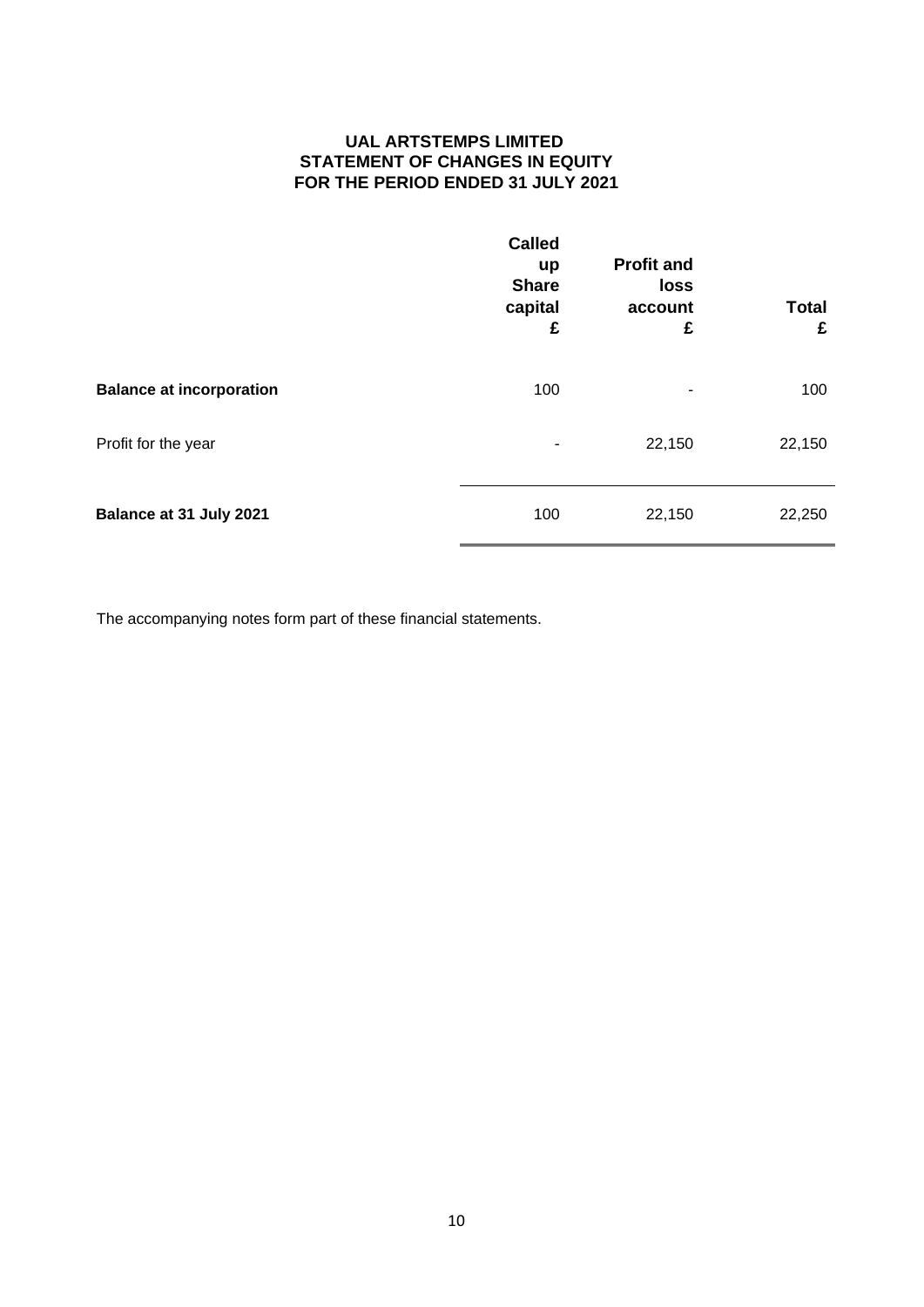# **UAL ARTSTEMPS LIMITED (COMPANY REGISTRATION NUMBER: 11436364) BALANCE SHEET AS AT 31 JULY 2021**

 **2021**

| <b>CURRENT ASSETS</b>                                                             | <b>Notes</b>   | £                     |
|-----------------------------------------------------------------------------------|----------------|-----------------------|
| <b>Debtors</b><br>Cash at bank and in hand                                        | $\overline{7}$ | 146,725<br>492,512    |
| <b>CREDITORS: AMOUNTS FALLING DUE WITHIN</b><br><b>ONE YEAR</b>                   | 8              | 639,237<br>(616, 987) |
| <b>NET ASSETS</b>                                                                 |                | 22,250                |
| <b>CAPITAL AND RESERVES</b><br>Called up share capital<br>Profit and loss account | 9              | 100<br>22,150         |
| <b>SHAREHOLDER'S EQUITY</b>                                                       |                | 22,250                |

The financial statements have been prepared in accordance with the provisions of the Companies Act 2006 relating to small companies and were approved on 18 November 2021 by the Board of Directors and signed on its behalf by:

James Purnell Chairman

Heather Francis **Director** 

The accompanying notes form part of these financial statements.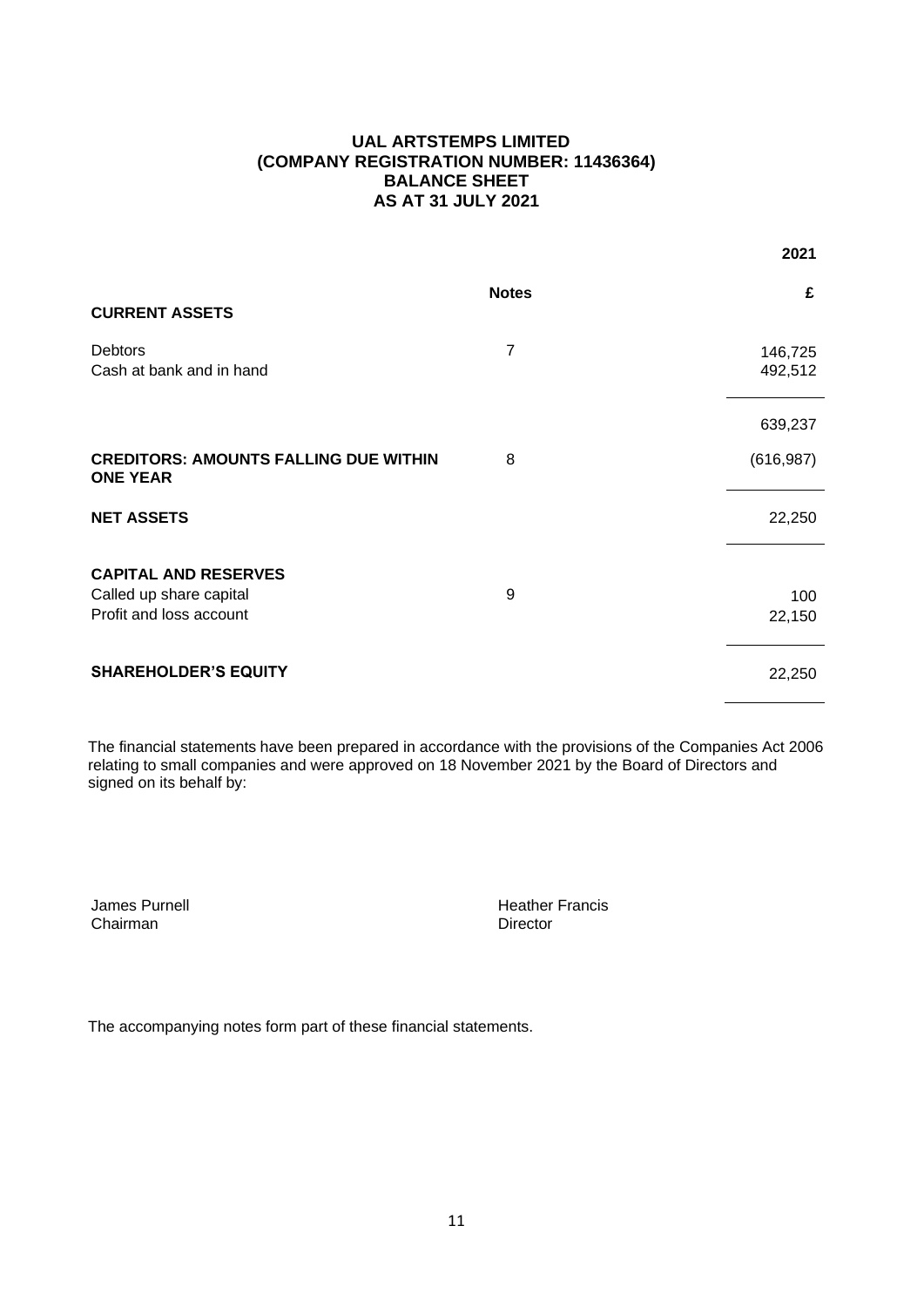# **1. ACCOUNTING POLICIES**

The following accounting policies have been applied consistently in dealing with items which are considered material in relation to these financial statements.

#### **(a) Basis of Preparation**

The financial statements have been prepared in accordance with Section 1A of the Financing Reporting Standard 102 *The Financial Reporting Standard* applicable in the UK and Republic of Ireland ("FRS 102") as issued in August 2014. The subsequent amendments to FRS 102 have been applied.

The financial statements have been prepared on the historical cost basis.

The Company has applied the exemption available under FRS 102, to prepare a cash flow statement on the grounds that a parent undertaking includes the Company in its own published consolidated financial statements. It has also taken advantage of the exemption contained in FRS 102 to not disclose transactions or balances with entities which form part of the group (or investees of the group qualifying as related parties). The consolidated financial statements of University of the Arts London, within which this Company is included, can be obtained from University of the Arts London, 272 High Holborn, London WC1V 7EY.

### **(b) Significant Judgements and Key Accounting Estimates**

There are no areas of significant judgement and the key accounting estimates are set out below.

#### **(c) Going Concern**

On the basis of their assessment of the company's financial position and resources, the directors believe that the company is well placed to manage its business risks. The company provides employment opportunities to UAL students and graduates primarily in the University as well as in both the creative and non-creative sectors. The directors have considered the company's liquidity for a period of twelve months from the signing of the financial statements which indicates that the company will have sufficient funds to meet its liabilities as they fall due for that period. Consequently the company continues to adopt the going concern basis in preparing its financial statements.

#### **(d) Turnover**

Turnover for the year is derived from providing employment opportunities to UAL students and graduates primarily in the University as well as in both the creative and non-creative sectors. Turnover includes commission charged and is recognised when services are provided. Turnover is shown net of value added tax and trade discounts.

#### **(e) Taxation**

Tax on the profit or loss for the year comprises the current tax charge. Tax is recognised in the profit and loss account except to the extent that it relates to items recognised directly in equity or other comprehensive income, in which case it is recognised directly in equity or other comprehensive income. Current tax is the expected tax payable or receivable on the taxable income or loss for the year, using tax rates enacted or substantively enacted at the balance sheet date, and any adjustment to tax payable in respect of previous years.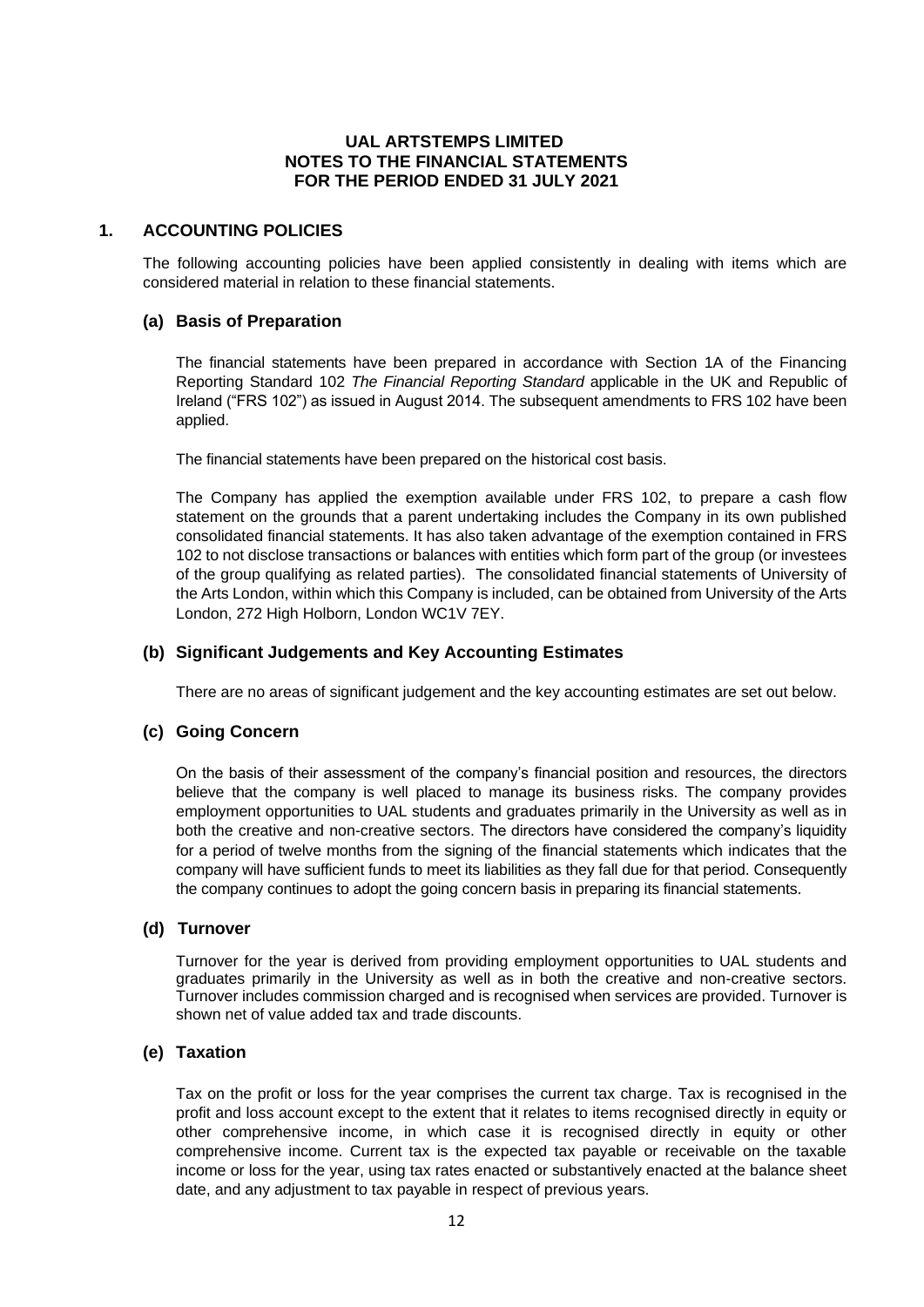# **(f) Pension Schemes**

A defined contribution plan is a post-employment benefit plan under which the company pays fixed contributions into a separate entity and will have no legal or constructive obligation to pay further amounts. Obligations for contributions to defined contribution pension plans are recognised as an expense in the profit and loss account in the periods during which services are rendered by employees.

### **(g) Employment benefits**

Short term employment benefits such as salaries and compensated absences are recognised as an expense in the year in which the employees render service to the Company. Any unused benefits are accrued and measured as the additional amount the Company expects to pay as a result of the unused entitlement.

# **2. PROFIT ON ORDINARY ACTIVITIES**

Profit on ordinary activities is stated after charging:

|                                                            | 2021   |
|------------------------------------------------------------|--------|
| Auditor's remuneration - audit services (exclusive of VAT) | 8.935  |
| Management charge payable to holding company               | 46,891 |

# **3. DIRECTORS' REMUNERATION**

The Directors are engaged and remunerated by the University and do not receive additional remuneration for their services to the company.

# **4. INTEREST PAYABLE**

|                                       | 2021<br>£ |
|---------------------------------------|-----------|
| Interest on loan from parent (note 8) | 501       |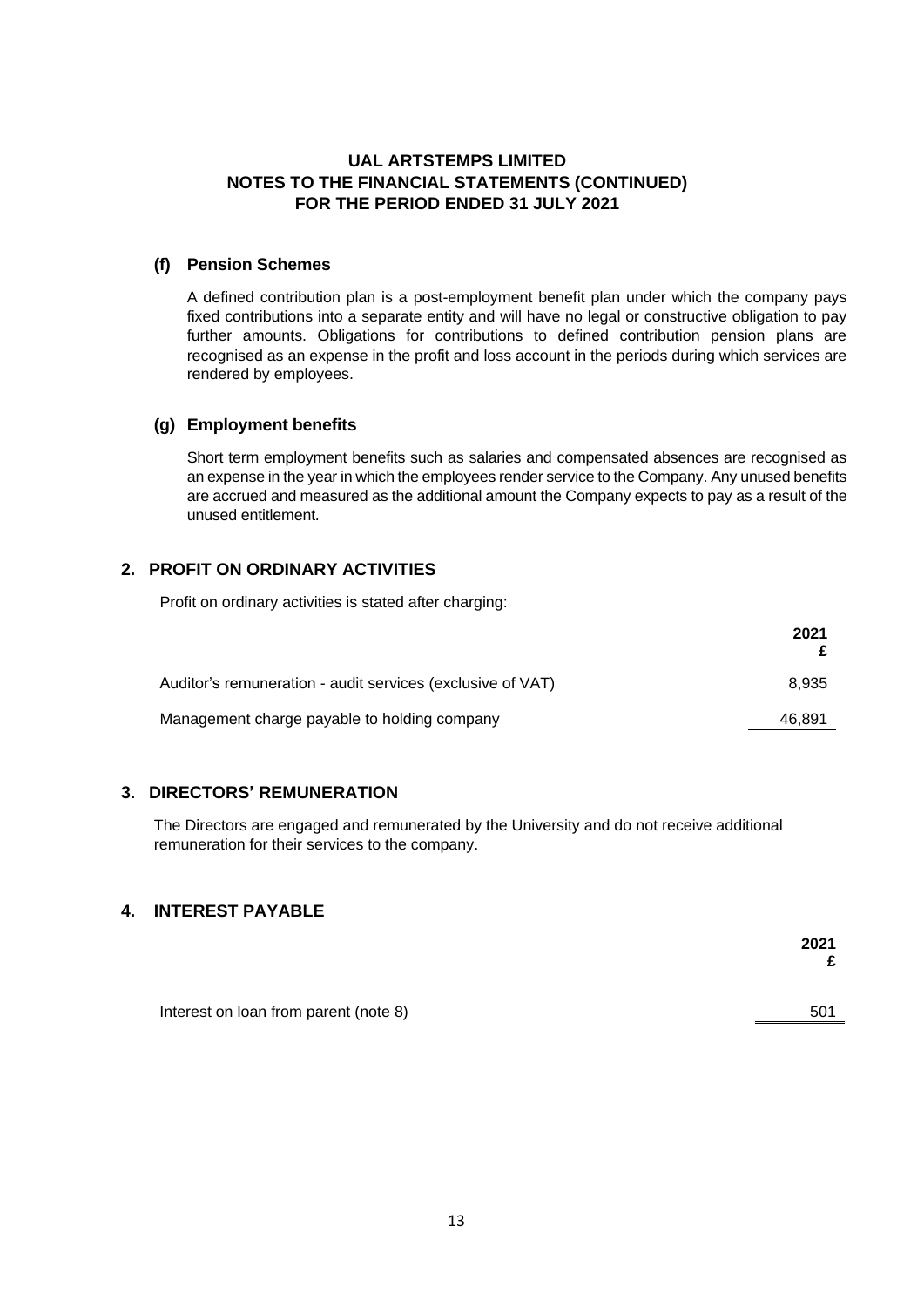# **5. STAFF**

Administrative staff numbers during the year were 4. Administrative staff costs were as follows:

| 2021<br>£ |
|-----------|
| 107,698   |
| 11,871    |
| 12,733    |
| 132,302   |
|           |

The company operates a defined contribution pension scheme for the benefit of the employee.

# **6. TAXATION**

|                                          | 2021<br>£ |
|------------------------------------------|-----------|
| Profit on ordinary activities before tax | 27,346    |
| Tax at 19% (2020: 19%)                   | 5,196     |
| Tax charge for the year                  | 5,196     |

# **7. DEBTORS**

|                                                                       | 2021<br>£                 |
|-----------------------------------------------------------------------|---------------------------|
| Trade debtors<br>Amount due from group undertakings<br>Accrued income | 5,703<br>1,299<br>139,723 |
|                                                                       | 146,725                   |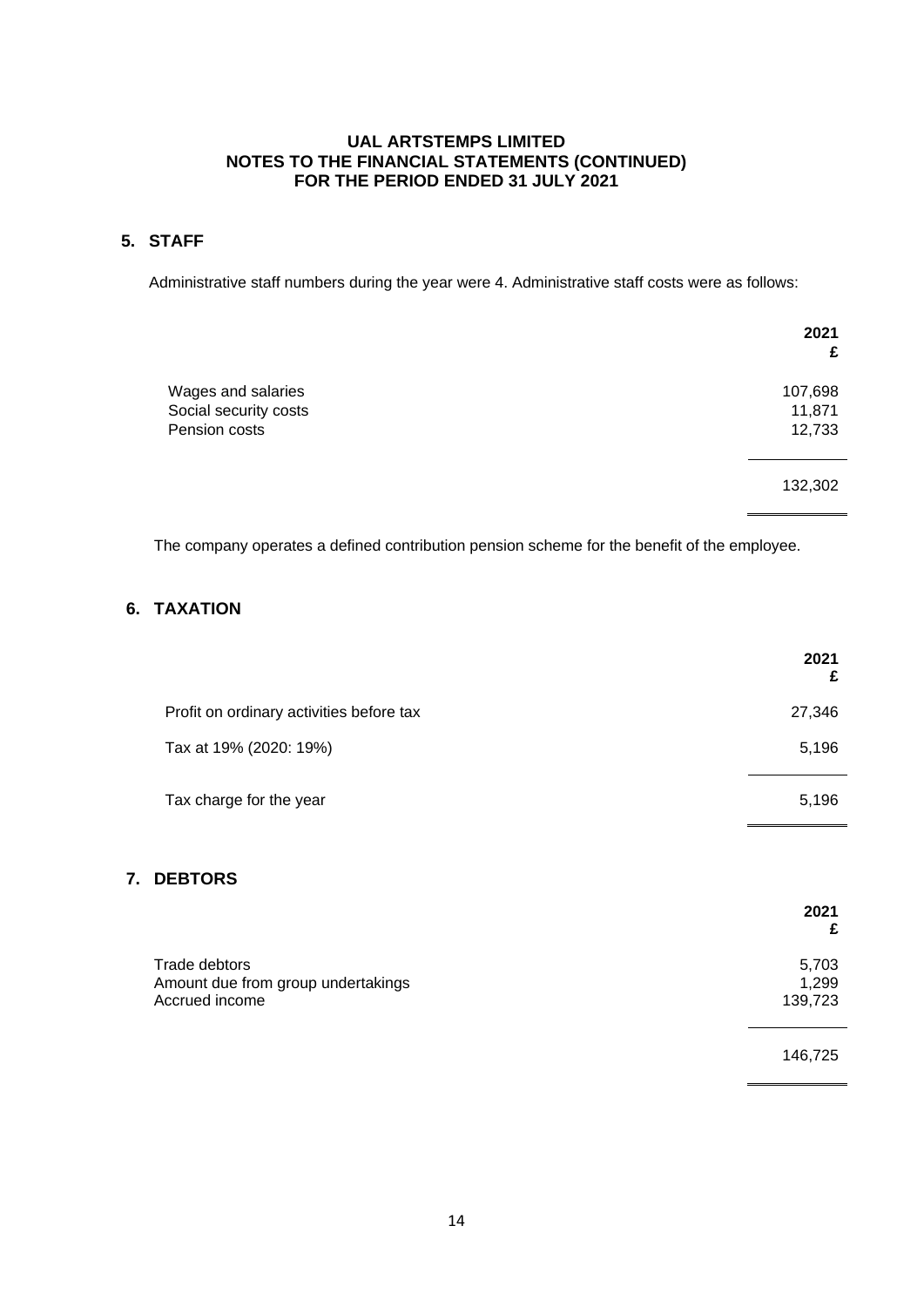# **8. CREDITORS: AMOUNTS FALLING DUE WITHIN ONE YEAR**

|                                                                                                                  | 2021<br>£                                       |
|------------------------------------------------------------------------------------------------------------------|-------------------------------------------------|
| Trade creditors<br>Taxation and social security<br><b>Other Creditors</b><br>Accruals<br>Loan from parent entity | 4,983<br>5,196<br>170,856<br>135,952<br>300,000 |
|                                                                                                                  | 616,987                                         |

UAL Artstemps Limited has a loan facility provided by its parent, University of the Arts London, which is repayable by 13 April 2031. Interest is calculated at 0.5% per annum above the base rate of the Bank of England (see note 4).

# **9. SHARE CAPITAL**

|                                                                 | 2021<br>£                                                                                 |
|-----------------------------------------------------------------|-------------------------------------------------------------------------------------------|
| Allotted, called up and paid:<br>100 Ordinary shares of £1 each | 100                                                                                       |
| <b>10. GENERAL RESERVES</b>                                     |                                                                                           |
|                                                                 |                                                                                           |
|                                                                 | 2021<br>£                                                                                 |
| As at incorporation                                             | 22,150                                                                                    |
|                                                                 | Movements on the general reserves during the year were as follows:<br>Profit for the year |

Closing profit and loss reserve 22,150